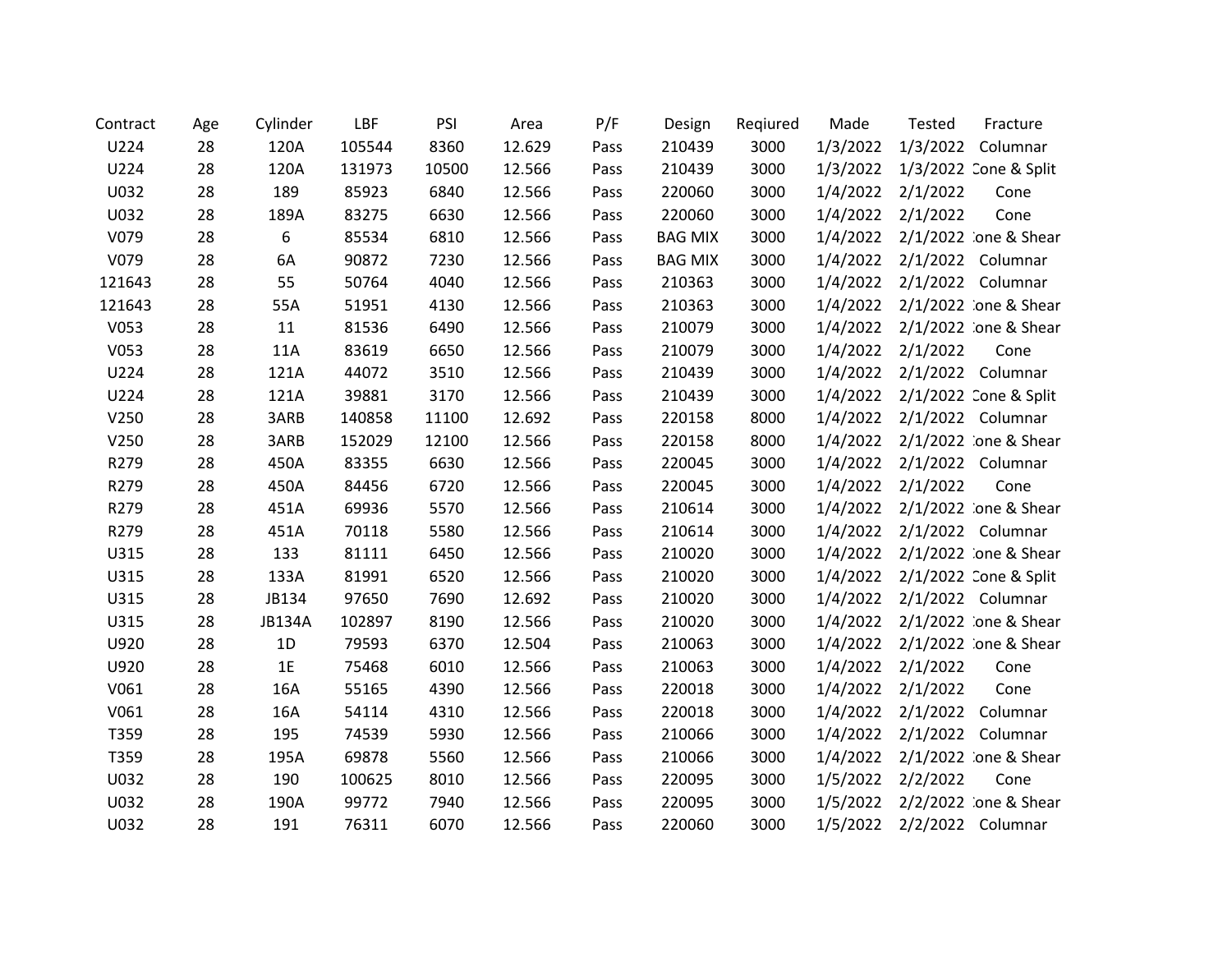| U032   | 28 | 191A           | 78046  | 6210  | 12.566 | Pass | 220060 | 3000 | 1/5/2022 | 2/2/2022 | Cone                  |
|--------|----|----------------|--------|-------|--------|------|--------|------|----------|----------|-----------------------|
| V242   | 28 | $\overline{2}$ | 81559  | 6490  | 12.566 | Pass | 220210 | 4000 | 1/5/2022 |          | 2/2/2022 :one & Shear |
| V242   | 28 | 2A             | 86691  | 6900  | 12.566 | Pass | 220210 | 4000 | 1/5/2022 | 2/2/2022 | Cone                  |
| V261   | 28 | 3              | 119492 | 9510  | 12.566 | Pass | 211052 | 3500 | 1/5/2022 | 2/2/2022 | Columnar              |
| V261   | 28 | 3A             | 121646 | 9680  | 12.566 | Pass | 211052 | 3500 | 1/5/2022 | 2/2/2022 | Cone                  |
| T336   | 28 | 350            | 76909  | 6120  | 12.566 | Pass | 220131 | 3000 | 1/5/2022 |          | 2/2/2022 :one & Shear |
| T336   | 28 | 350A           | 76762  | 6110  | 12.566 | Pass | 220131 | 3000 | 1/5/2022 |          | 2/2/2022 Columnar     |
| T023   | 28 | 32ARK          | 162103 | 12900 | 12.566 | Pass | 210283 | 8000 | 1/5/2022 | 2/2/2022 | Cone                  |
| T023   | 28 | 32ARK          | 151568 | 12060 | 12.566 | Pass | 210283 | 8000 | 1/5/2022 | 2/2/2022 | Cone                  |
| U224   | 28 | 122A           | 122765 | 9770  | 12.566 | Pass | 210439 | 3000 | 1/5/2022 |          | 2/2/2022 Cone & Split |
| U224   | 28 | 122A           | 124098 | 9880  | 12.566 | Pass | 210439 | 3000 | 1/5/2022 |          | 2/2/2022 Columnar     |
| R279   | 28 | 452A           | 64558  | 5140  | 12.566 | Pass | 220045 | 3000 | 1/5/2022 |          | 2/2/2022 Columnar     |
| R279   | 28 | 452A           | 67845  | 5400  | 12.566 | Pass | 220045 | 3000 | 1/5/2022 |          | 2/2/2022 Columnar     |
| R279   | 28 | 453A           | 78903  | 6280  | 12.566 | Pass | 220045 | 3000 | 1/5/2022 |          | 2/2/2022 Columnar     |
| R279   | 28 | 453A           | 82640  | 6580  | 12.566 | Pass | 220045 | 3000 | 1/5/2022 |          | 2/2/2022 :one & Shear |
| R279   | 28 | 454A           | 76101  | 6060  | 12.566 | Pass | 220045 | 3000 | 1/5/2022 | 2/2/2022 | Cone                  |
| R279   | 28 | 454A           | 72931  | 5800  | 12.566 | Pass | 220045 | 3000 | 1/5/2022 |          | 2/2/2022 :one & Shear |
| R279   | 28 | 455A           | 68980  | 5490  | 12.566 | Pass | 220045 | 3000 | 1/5/2022 |          | 2/2/2022 :one & Shear |
| R279   | 28 | 455A           | 73128  | 5820  | 12.566 | Pass | 220045 | 3000 | 1/5/2022 | 2/2/2022 | Cone                  |
| R279   | 28 | 456A           | 75218  | 5990  | 12.566 | Pass | 220045 | 3000 | 1/5/2022 |          | 2/2/2022 :one & Shear |
| R279   | 28 | 456A           | 71038  | 5650  | 12.566 | Pass | 220045 | 3000 | 1/5/2022 |          | 2/2/2022 Columnar     |
| R279   | 28 | 457A           | 73583  | 5860  | 12.566 | Pass | 220045 | 3000 | 1/5/2022 |          | 2/2/2022 Columnar     |
| R279   | 28 | 457A           | 66799  | 5320  | 12.566 | Pass | 220045 | 3000 | 1/5/2022 |          | 2/2/2022 :one & Shear |
| R279   | 28 | 458A           | 72164  | 5740  | 12.566 | Pass | 220045 | 3000 | 1/5/2022 | 2/2/2022 | Cone                  |
| R279   | 28 | 458A           | 70919  | 5640  | 12.566 | Pass | 220045 | 3000 | 1/5/2022 |          | 2/2/2022 :one & Shear |
| 111041 | 28 | <b>S110</b>    | 67511  | 5370  | 12.566 | Pass | 220211 | 3000 | 1/5/2022 |          | 2/2/2022 Columnar     |
| 111041 | 28 | S110A          | 71213  | 5670  | 12.566 | Pass | 220211 | 3000 | 1/5/2022 |          | 2/2/2022 :one & Shear |
| U315   | 28 | JB135          | 87037  | 6930  | 12.566 | Pass | 210020 | 3000 | 1/5/2022 | 2/2/2022 | Cone                  |
| U315   | 28 | <b>JB135A</b>  | 80170  | 6380  | 12.566 | Pass | 210020 | 3000 | 1/5/2022 |          | 2/2/2022 :one & Shear |
| U920   | 28 | 2D             | 64176  | 5110  | 12.566 | Pass | 210063 | 3000 | 1/5/2022 |          | 2/2/2022 Columnar     |
| U920   | 28 | 2E             | 64586  | 5140  | 12.566 | Pass | 210063 | 3000 | 1/5/2022 |          | 2/2/2022 :one & Shear |
| 118870 | 28 | 59             | 72287  | 5750  | 12.566 | Pass | 210777 | 3000 | 1/5/2022 |          | 2/2/2022 Columnar     |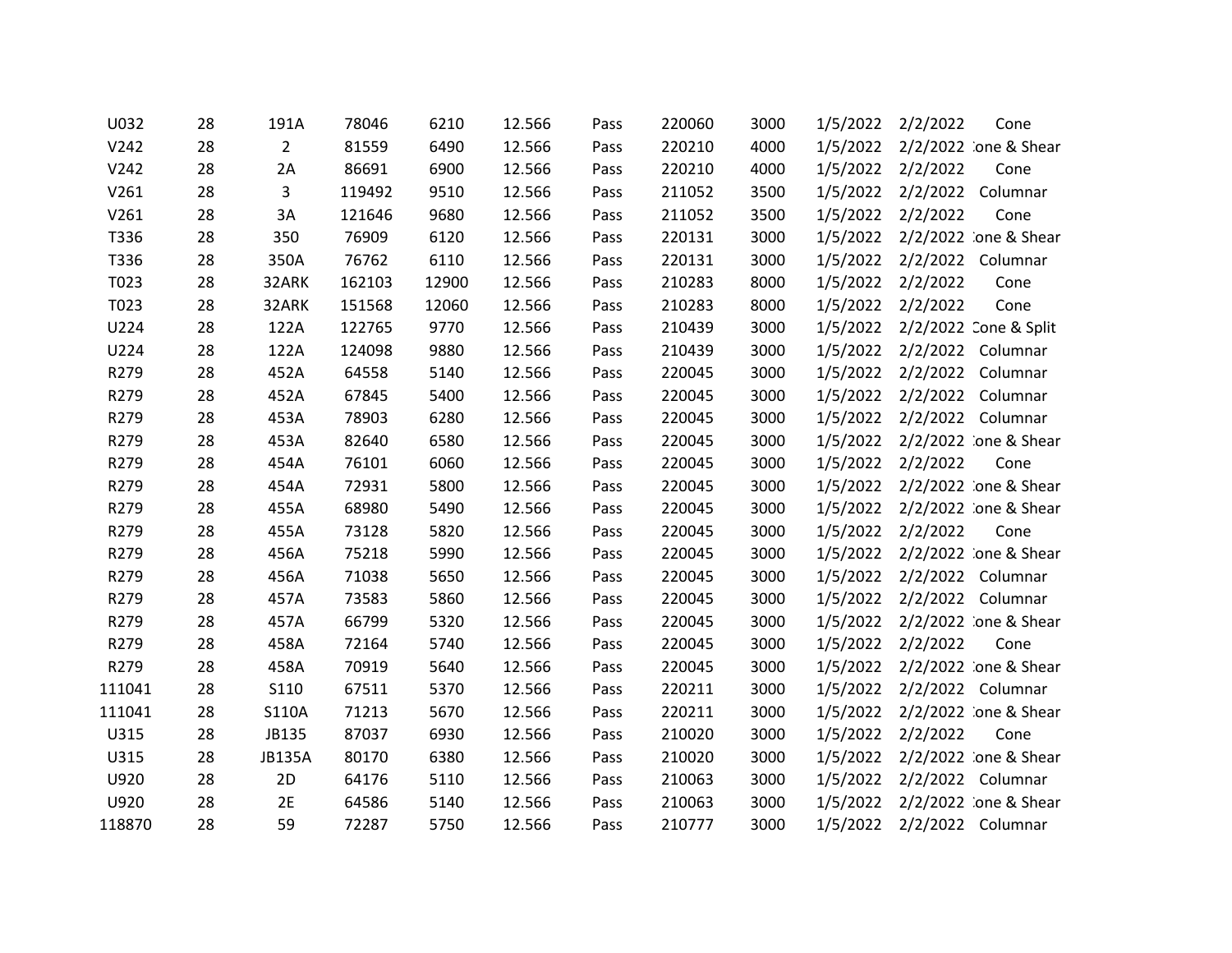| 118870 | 28 | 59A  | 78742  | 6270  | 12.566 | Pass | 210777 | 3000 | 1/5/2022 | 2/2/2022<br>Cone      |
|--------|----|------|--------|-------|--------|------|--------|------|----------|-----------------------|
| U011   | 28 | 59   | 70508  | 5610  | 12.566 | Pass | 220104 | 3000 | 1/5/2022 | 2/2/2022 :one & Shear |
| U011   | 28 | 59A  | 74909  | 5960  | 12.566 | Pass | 220104 | 3000 | 1/5/2022 | 2/2/2022<br>Columnar  |
| S272   | 28 | 338  | 70100  | 5520  | 12.692 | Pass | 220206 | 3000 | 1/5/2022 | 2/2/2022<br>Cone      |
| S272   | 28 | 338A | 71449  | 5690  | 12.566 | Pass | 220206 | 3000 | 1/5/2022 | 2/2/2022<br>Columnar  |
| 123115 | 28 | 65   | 46050  | 3660  | 12.566 | Pass | 210805 | 3000 | 1/5/2022 | 2/2/2022<br>Columnar  |
| 123115 | 28 | 65A  | 39585  | 3150  | 12.566 | Pass | 210805 | 3000 | 1/5/2022 | 2/2/2022 :one & Shear |
| S289   | 28 | 100  | 96145  | 7610  | 12.629 | Pass | 220182 | 3000 | 1/5/2022 | 2/2/2022 :one & Shear |
| S289   | 28 | 100A | 96010  | 7640  | 12.566 | Pass | 220182 | 3000 | 1/5/2022 | 2/2/2022<br>Cone      |
| U224   | 28 | 123  | 129366 | 10350 | 12.504 | Pass | 210439 | 3000 | 1/6/2022 | 2/3/2022 Cone & Split |
| U224   | 28 | 123A | 130194 | 10360 | 12.566 | Pass | 210439 | 3000 | 1/6/2022 | 2/3/2022 Cone & Split |
| S272   | 28 | 339  | 88611  | 7120  | 12.441 | Pass | 220026 | 3000 | 1/6/2022 | 2/3/2022 Cone & Split |
| S272   | 28 | 339A | 86925  | 6920  | 12.566 | Pass | 220026 | 3000 | 1/6/2022 | 2/3/2022 Columnar     |
| U224   | 28 | 124A | 56710  | 4470  | 12.692 | Pass | 210439 | 3000 | 1/7/2022 | 2/4/2022<br>Columnar  |
| U224   | 28 | 124A | 83632  | 6660  | 12.566 | Pass | 210439 | 3000 | 1/7/2022 | 2/4/2022 Cone & Split |